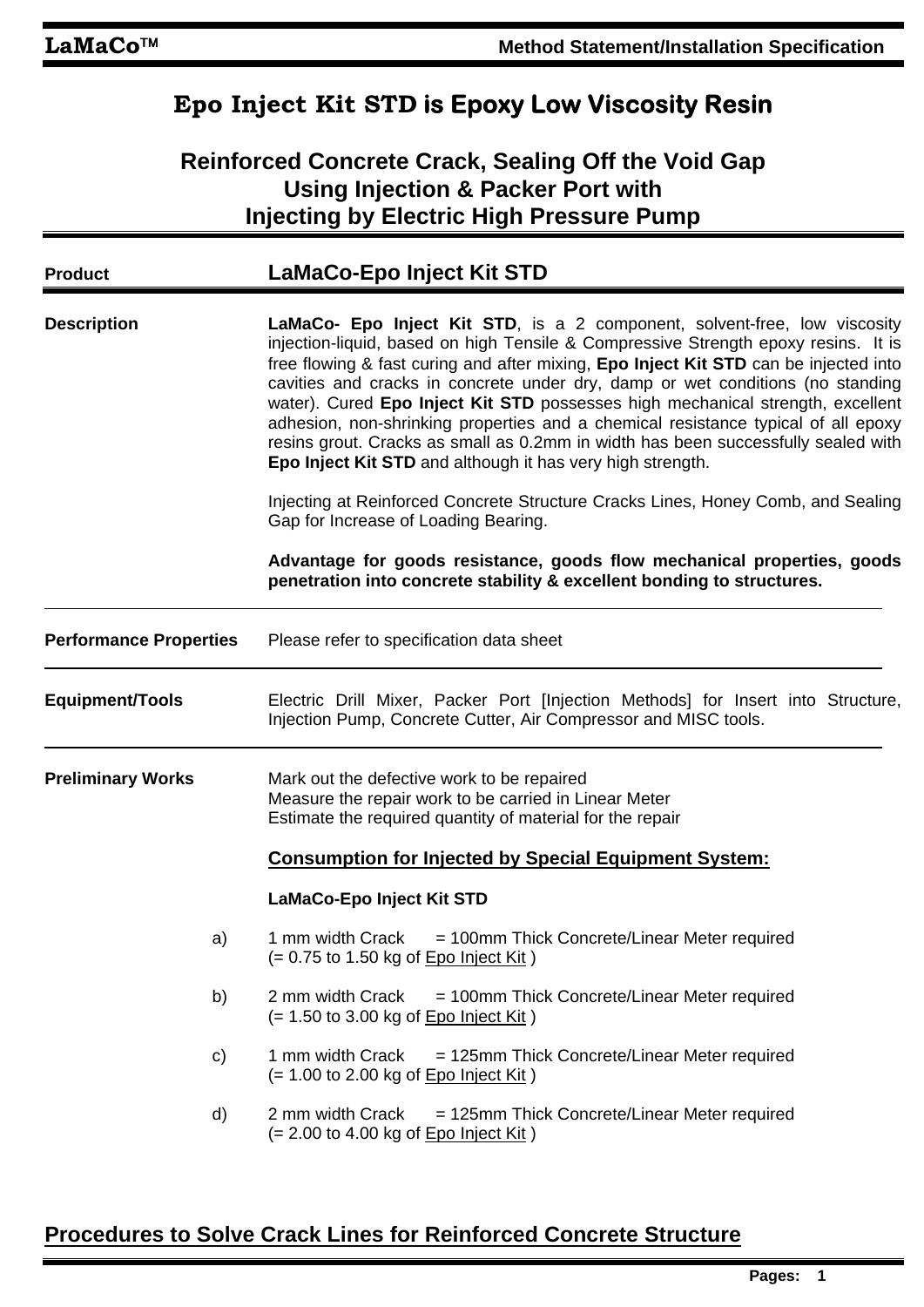# **Epo Inject Kit STD is Epoxy Low Viscosity Resin**

### **Reinforced Concrete Crack, Sealing Off the Void Gap Using Injection & Packer Port with Injecting by Electric High Pressure Pump**

#### **Application Method on Horizontal or Bottom or Vertical Column, Slab, Beam & Other Structures**

#### **Surface Preparation**

For sealing cracks at reinforced concrete slab or beam or column to increase loading bearing with injected of **"LaMaCo- Epo Inject Kit STD"** Epoxy Chemical Resin Grout, the following steps are generally followed:

#### **1 Cleaning/Sealing Crack Surfaces**

Diamond cut existing crack surfaces. After cutting the defective concrete, remove dust and loose particles by the most appropriate method (water jet, wire brush, aircompressor etc.)

When R. C. crack lines are contaminated at the outside, it will be necessary to clean the crack surface, so as the crack can be exactly located. If it's a wide crack or high water flow is encountered, it will be necessary to seal the surface of the crack with a surface sealing material (example: epoxy grout, epoxy putty, cement grout or hydraulic cement). The surface sealing can be done before or after drilling the injection holes (depending on a particular situation).

#### **2 Drilling the Injection Holes**

There are different diameters, depth and angles of injection holes. The standard is a 16mm diameter hole. The angle of drilling is 25  $\degree$  to 45  $\degree$ C to the surface and the holes will be half (1/2) the thickness of the concrete.

Spacing of the injection ports depends on the width of the reinforced concrete and cracks, but normally varies between 100 to 300 mm. Injection holes should always be staggered from one side of the crack to the other (if possible).

#### **3 Installation and Insertion of Injection Drill Packers**

Place the drill packer in the drilled 16mm diameter so that the top of the sleeve is just below the reinforced concrete surface. Tighten by using a ratchet and socket or an open-end wench by turning clockwise as tightly as possible. The drill packer or injection port are supplied with a one-way ball check valve.

#### **4 Flush Crack**

Sometimes it's necessary to flush the crack with water to remove debris and drilldust out of the crack. Flushing will tell you how the crack will behave during grout injection. If the same pump is used for flushing and grout, make sure that the water is completely removed from the pump before pumping the **Epoxy Inject Kit STD** grout.

#### **5 Injection of "LaMaCo- Epo Inject Kit STD" Epoxy Resin Grout**